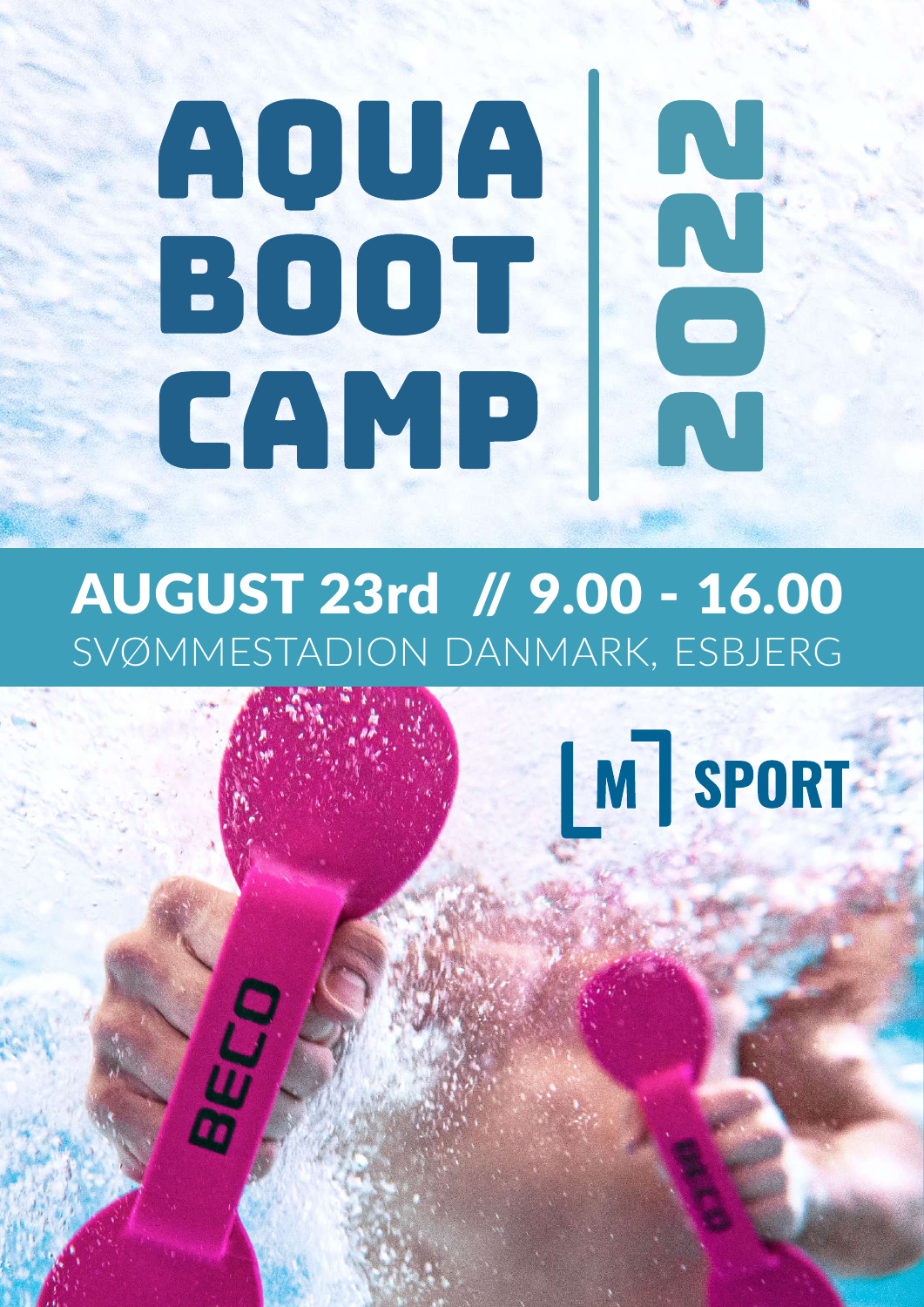### BRING YOUR COLLEAGUE, EMPLOYEE OR BOSS TO THE ULTIMATE AQUA FITNESS INSPIRATION DAY

This year's Aqua Boot Camp will be held at [Svøm](https://goo.gl/maps/2DnHe88Mi1ze6c3S6)[mestadion Danmark in Esbjerg](https://goo.gl/maps/2DnHe88Mi1ze6c3S6) in the southern Denmark. There are 26 different classes in cold and hot water, deep and shallow water, with and without aqua fitness tools.

We have handpicked the best aqua fitness instructors from Portugal, Spain, Greece, Germany and Svømmestadion Danmark. With our inhouse team of instructors, they will inspire and motivate you to create and refine your aqua fitness classes.

[Register today!](https://events.foreningsadministration.dk/events/DSF/dsf-kurser/a2559060-9c3c-4411-bb01-2661e2dc781a) You will for sure regret it, if you don't get a spot at this amazing aqua fitness inspi-



#### Aqua Boot Camp is created by [LML SPORT i](https://lml-sport.dk/da)n cooperation with [BECO](https://www.beco-beermann.com/en/) and [Danske Svømmebade.](https://www.svommebad.dk)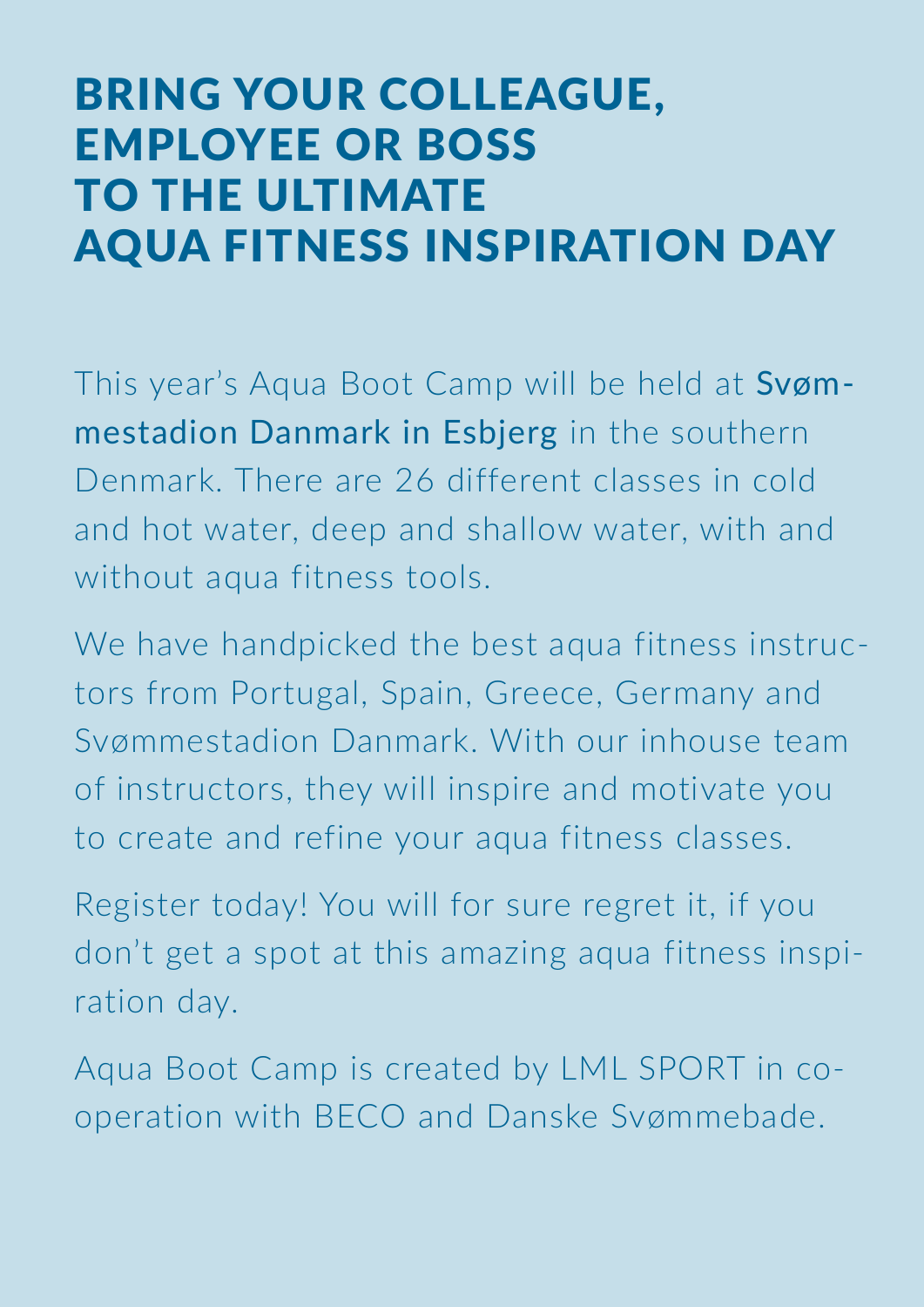### IMPORTANT INFORMATION

[• Registration deadline: July 3rd, 2022](https://events.foreningsadministration.dk/events/DSF/dsf-kurser/a2559060-9c3c-4411-bb01-2661e2dc781a)

• Your registration grants you access to participation in a minimum of five classes. The duration of a class is 30 minutes. If there are vacant spots in a class, you are more than welcome to join extra classes.

• Lunch, snacks and drinks are included in the registration price.

• Information about arrival, registration at the event, etc. will be sent by e-mail to all participants before the event.

• There will be a photographer at the event (participants are not allowed to take photos and video). With your registration, you agree to participate in video and photos that will be used for marketing purposes by [LML SPORT.](https://lml-sport.dk/da)

• We maintain the right to change the class program or create class packages depending on the number of participants.

#### REGISTRATION: [WWW.LML-SPORT.DK](https://events.foreningsadministration.dk/events/DSF/dsf-kurser/a2559060-9c3c-4411-bb01-2661e2dc781a)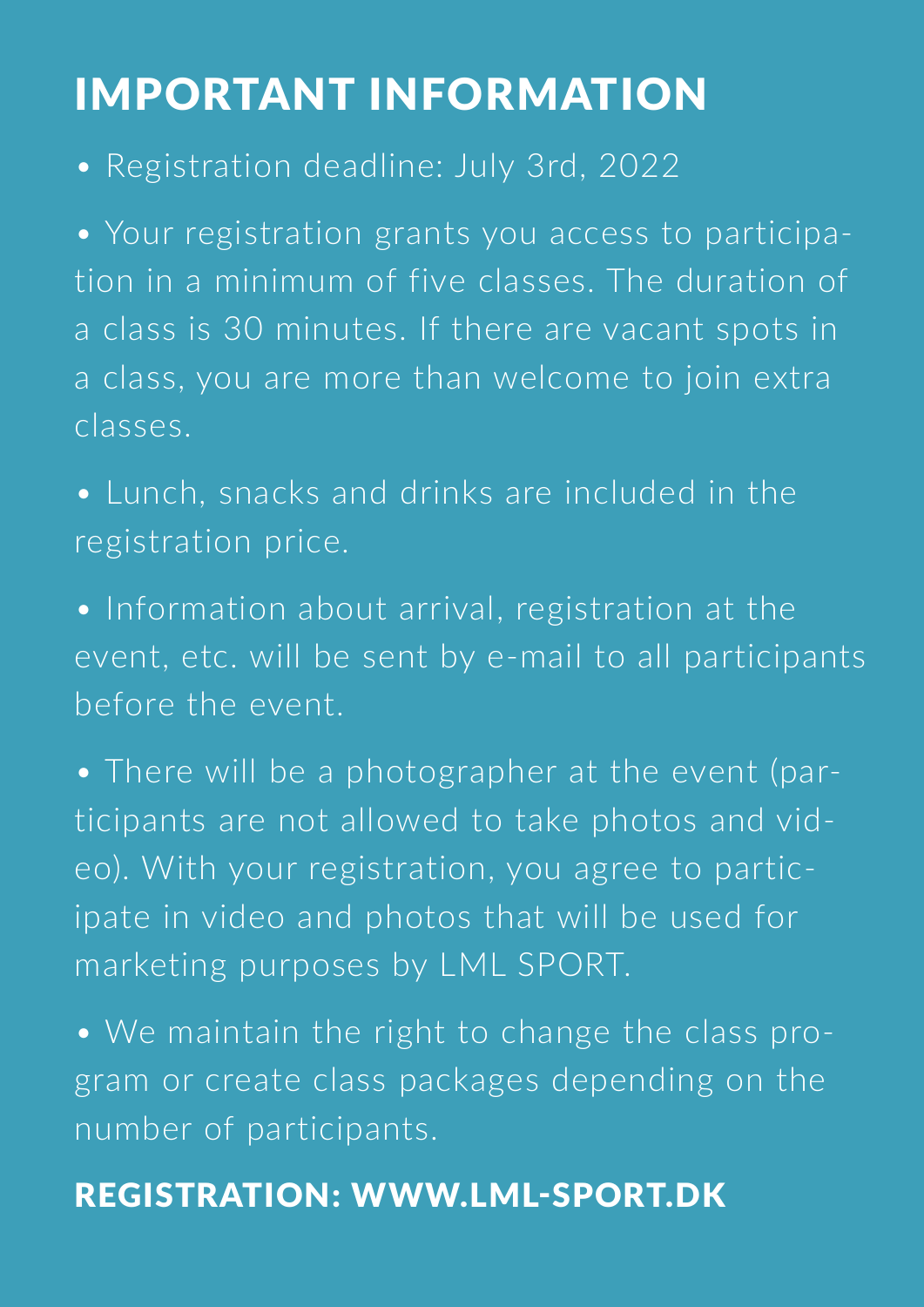|             | <b>SPRING BASIN</b>                                                                        | $\mathbf{2} \cdot$<br><b>HEIGHT ADJUSTA-</b><br><b>BLE BASIN</b>                                 | <b>COMPETITION</b><br><b>BASIN</b>                                                                    | <b>HOT WATER BASIN</b>                                                                           | <b>ACTIVITY BASIN</b>                                                                 |
|-------------|--------------------------------------------------------------------------------------------|--------------------------------------------------------------------------------------------------|-------------------------------------------------------------------------------------------------------|--------------------------------------------------------------------------------------------------|---------------------------------------------------------------------------------------|
| <b>TIME</b> | Depth: 4.00 m<br>Temperature: 26°C 40<br>participants                                      | Depth: 1.25 m<br>Temperature: 26°C 50<br>participants                                            | Depth: 2.00 m<br>Temperature: 26°C 10<br>participants                                                 | Depth: 1.17 m<br>Temperature: 26°C<br>20 participants                                            | Depth: 1.17 m<br>Temperature: 26°C 20<br>participants                                 |
| 09.15-09.45 | Joined warm up<br>Circuit training 3 x 8 minutes<br>/Liselotte, Leila and Deedra           |                                                                                                  |                                                                                                       |                                                                                                  |                                                                                       |
| 10.00-10.30 |                                                                                            | <b>Aqua Focus</b><br>Effective upbeat total<br>body workout<br>/Nuno                             |                                                                                                       | <b>AquaPunkt</b><br><b>Exercises from AquaPun-</b><br>kt and AquaMama<br>/Leila                  | Kick'n'Burn<br>Focus on strength<br>and endurance<br>with AquaTwins<br>/Liselotte     |
| 10.45-11.15 | H20FitRun<br>Refine your aqua running<br>technique<br>/Mariano                             |                                                                                                  | <b>BEboard Relaxed</b><br>Combination of<br>yoga and pilates on<br><b>BEboards</b><br>/Mariana        | <b>Aqua Mat Work</b><br>Focus on postural mobili-<br>ty, stability and flexibility<br>/Nuno      | Step Up<br>Circuit training using<br>step benches<br>/Lonnie                          |
| 11.30-12.00 | Deep water fitness<br>Total body workout using<br>swim gloves and leg<br>floats<br>/Deedra |                                                                                                  | <b>BEboard Hiit</b><br>Effective cardio, balance<br>and core exercise on<br><b>BEboards</b><br>/Leila | <b>MoveBetter</b><br>Functional training to<br>master your body<br>/Mariano                      | <b>Balance &amp; Strength</b><br><b>Training using DynaPads</b><br>/Liselotte         |
| 12.15-12.45 |                                                                                            | <b>BEtomic</b><br>Strength endurance<br>training of the upper<br>body<br>$/$ Ina                 |                                                                                                       | Intro to<br>babyswimming<br>Babysvwimming for ages<br>$0-1$ years<br>/Deedra                     | <b>Aqua Cross Training</b><br>Effective and motivating<br>training<br>/Nuno           |
|             |                                                                                            |                                                                                                  |                                                                                                       |                                                                                                  |                                                                                       |
| 13.00-13.30 |                                                                                            | <b>BEcombat</b><br>Martial arts and boxing<br>combined<br>/Mariano                               |                                                                                                       | <b>AQUAfaszination</b><br>A new approach to<br>aquafitness with new<br><b>BECO</b> tools<br>/Ina | Step Up<br>Circuit training using<br>step benches<br>/Lonnie                          |
| 13.45-14.15 | Deep water fitness<br>Total body workout using<br>balls and swim fins<br>/Deedra           |                                                                                                  | <b>BEboard Active</b><br>Dynamic cardiovascular<br>training on BEboards<br>/Ina                       | Ai Chi<br>Training with a positive<br>effect on fatigue, pain<br>and stiffness<br>/Mariana       | <b>Joint Mobility</b><br>Focus on stimulating<br>joint mobility<br>/Nuno              |
| 14.30-15.00 |                                                                                            | <b>Aqua Combat</b><br>Intense and challenging<br>training inspired by mar-<br>tial arts<br>/Nuno |                                                                                                       | <b>Stretching</b><br>Dynamic and static<br>stretching<br>/Mariano                                | <b>Hiit</b><br>Circuit training with<br>focus on strength and<br>endurance<br>/Deedra |
| 15.15-15.45 | <b>Towel Workout</b><br>Fun and challenging<br>workout using towels                        |                                                                                                  | <b>BEboard Relaxed</b><br>Combination of yoga and<br>pilates on BEboards                              | <b>AquaPilates</b><br>Pilates in the liquid envi-<br>ronment                                     | <b>BEflex</b><br>Endurance training<br>with deep stabilization                        |